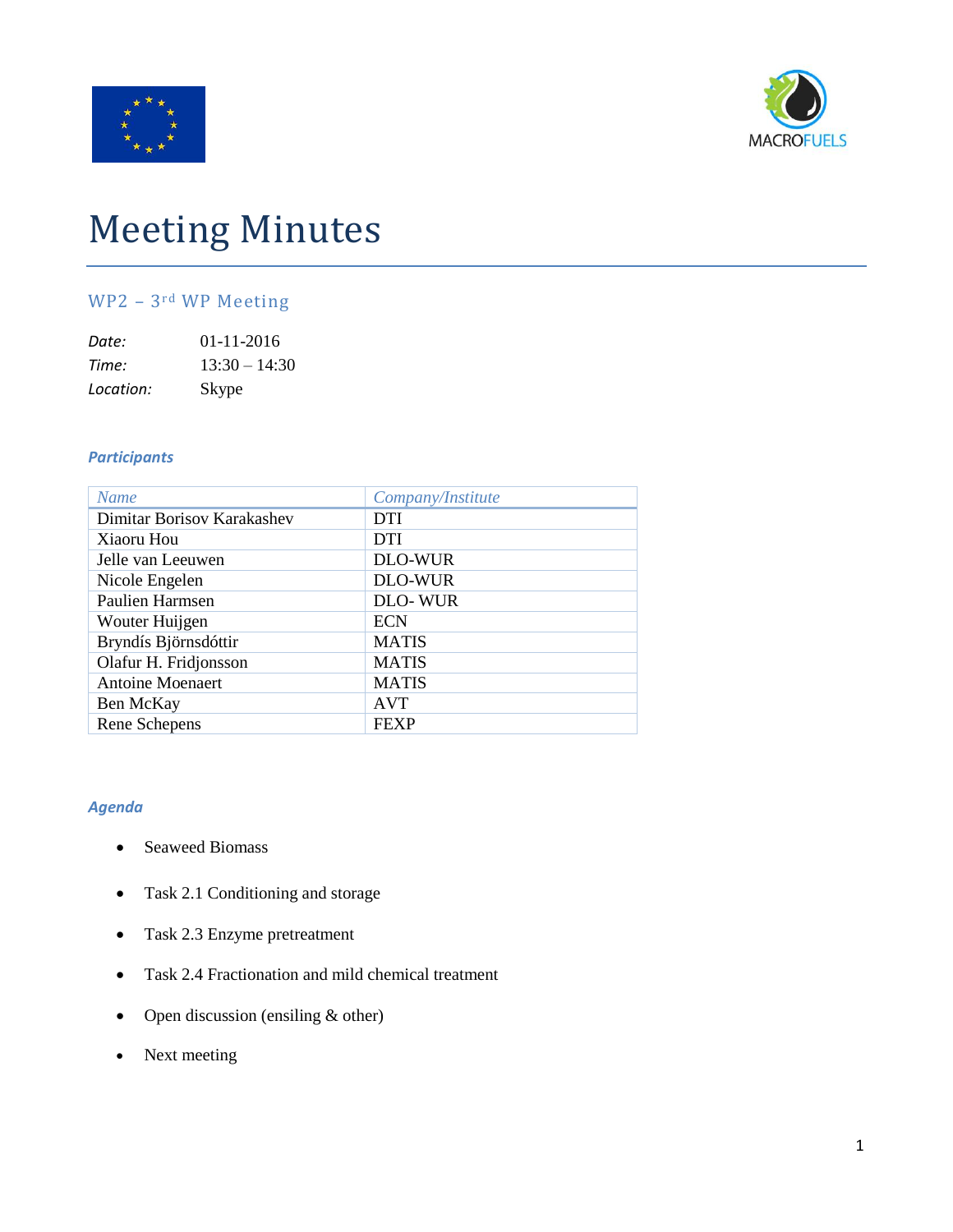



#### *Minutes of meeting*

## **1. Action Items**

Will be noted with ACT x and highlighted by green letters in the following minutes.

#### **2. Seaweed Biomass**

Xiaoru informed some updates of WP1, according to the information she got from Adrian and Bert. SAMS has started the deployment of *Saccharina* and *Alaria* on different SIOEN's substrates (like ribbons, sheet *etc.*), for the bulk biomass required for next year. The deployment is expected to be finish in the end of November. At the moment, SAMS has decided not following *Palmaria*, due to the very slow growth rate of the species. For *Ulva* cultivation, SAMS also met problems of site selections, and may not start so soon.

For the biomass DTI received, the 5 kg Frozen *Saccharina latissimi* was heavily foulded. But SAMS would like to know the sugar content still in this fouling *Saccharina* (to give them a starting point of the year), since, as Adrian claimed that fouling is difficult to avoid. **ACT1: DTI has prepared the hydrolysed samples from the separated heavily fouling, less-fouling, and air-dried whole sample (or so called mixed sample), which are to be sent to ECN on Wednesday, asking for composition analysis, as being agreed with Wouter last week. The results are expected to obtain in the end of November.**

If in case there is no or very low sugar contained in *Saccharina*, SAMS have about 2.5 kg of clean Alaria sampled from June 2015 and about 20~30 kg fresh frozen samples (natural species frozen-defrost-frozen again) from August this year that can be sent as a back-up brown seaweed.

Jelle concerned if DLO would get enough seaweed biomass for next year for their tasks of e.g. mechanical treatment. Wouter mentioned that for next year, beside the cultivated *Saccharina* and *Alaria*, ECN would like to continuously get *Palmaria* and *Ulva* (From SAMS) of which wild type would be OK. **ACT2: Xiaoru will send a new biomass request excel sheet to all the WP2 partners, for collecting information of required biomass amount and biomass species for year 2017. After the table being completed, she will send this information sheet to WP1, and send back WP1's feedbacks to WP2 partners.** 

Wouter informed that ECN has done the composition analysis for the fresh and air-dried seaweed biomass they received (e.g. Saccharina, Palmaria, Ulva…). **ACT3: Wouter will share these data to WP2 partners within next days.**

## **3. Task 2.1 Conditioning and Storage (DTI, ECN):**

Due to the heavily fouled *Saccharina latissima* biomass (both fresh frozen and air-dried) received, DTI decided to separate apart the fouling biomass and clean leaves (DTI was afraid that the heavily fouled dried biomass with shells/snails *etc.* cannot be used for testing the behavior of laminarinase *etc.* mixture, due to the changed sugar compositions). DTI used the separated less-fouling parts for oven drying test on three different temperatures at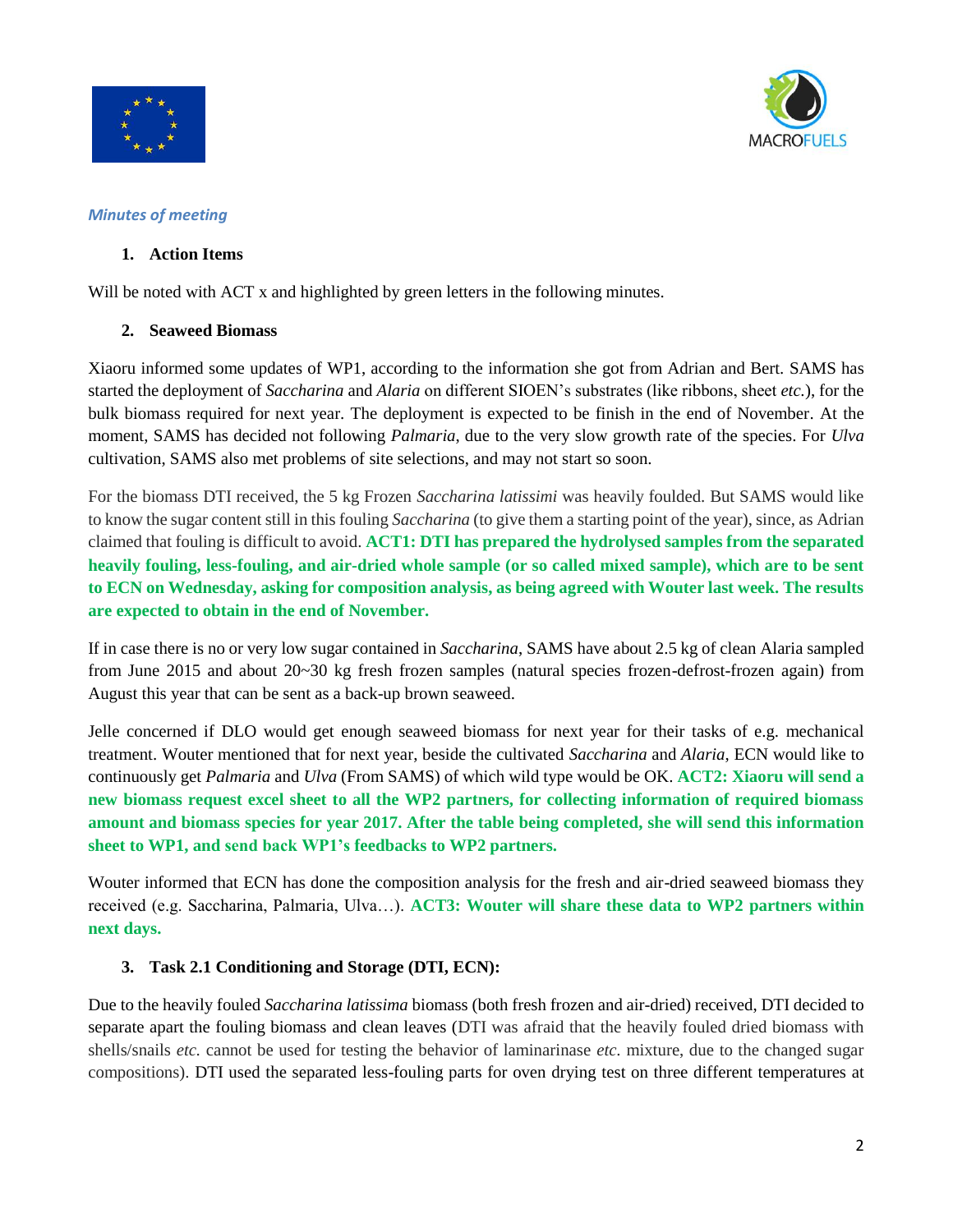



# 105°C, 70°C, and 55°C for drying 150 g defrost *S. latissima*. **ACT4: Xiaoru will send the HPLC samples to Wouter also on Wednesday, to see if there is any effect on sugar degradation during the drying process.**

DTI will do the screw pressing of the seaweed biomass *Saccharina*, *Palmaria*, and *Ulva*. Basically DTI will just look into the water removal efficiency in a table screw press, as well as the sugar loss in the liquid and antioxidant capacity.

# **4. Task 2.3 Enzyme pretreatment (MATIS, DTI, DLO):**

There was no response from Novozymes for providing free enzymes. Anne-Belinda mentioned last week that she will try to ask the Novozymes new contact who is a partner of a newly started project. But for the moment DTI will buy the small amount of commercial enzymes for testing.

Matis have tested behavior of the recombinant enzymes (alginate lyase, and laminarinases) on *Saccharina* biomass they received from some other project, and will test those enzymes behavior on SAMS delivered air-dried *Saccharina* too. They for the moment are comparing the composition differences among the different Saccharina biomass they have (i.e. biomass left from another project, biomass form SAMS, and their "in house" cultivated *Saccharina*), since there need to be significant laminarin for testing the laminarinases behaviors. ECN has done the composition analysis of the *Saccharina* batch they received from SAMS (see ACT3), which could be informative to MATIS.

DTI will try the commercial enzymes in the same category with the constructed enzymes from Matis, working on the same biomass, as a comparison (commercial control). **ACT5: Xiaoru will communicate with MATIS by email and calling for a detailed plan for such comparison work.**

DLO has tried some test with enzymatic hydrolysis on Saccharina also, but no data to share yet. So did DTI.

## **5. Task 2.4 fractionation and mild chemical treatment (ECN & AVT):**

ECN has run investigations on weak acid hydrolysis on red and green seaweed, week acid/alkaline hydrolysis and direct sugar extraction from brown seaweed. ECN has delivered small amount of laminarin extract to FBR (WP3) for the initial test on ABE fermentation.

Jelle mentioned that DLO has also tried acid hydrolysis on brown seaweed. According to the previous agreement in WP2, DLO will take responsibility for providing the hydrolysate for ABE fermentation in FBR in WP3, and ECN will take responsibility for providing the sugar hydrolysate for thermochemical conversion in WP4.

The dried seaweed biomass is enough for the time being trial of palletization in AVT. They will estimate and fill in the biomass amount required for next year, when getting the biomass requirement sheet from Xiaoru.

#### 6. **Open discussion**